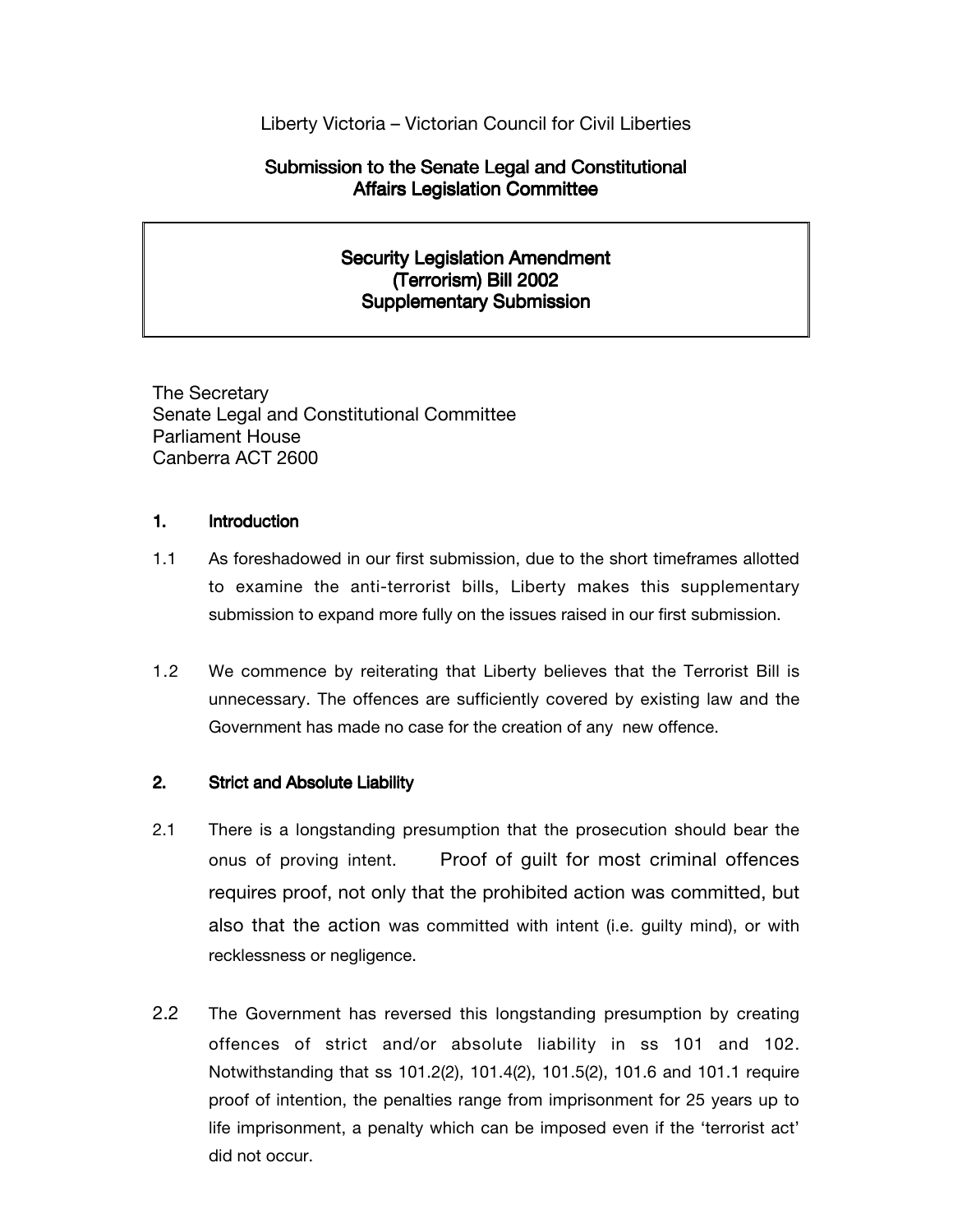- 2.3 Offences of strict liability have hitherto been confined to offences such as speeding, and offences of absolute liability have been confined to offences (generally revenue offences such as making a false entry under the Customs Act) which have monetary "penalties" attached and which carry no suggestion of moral turpitude. To extend such concepts to offences carrying imprisonment for an extensive period is a fundamental – and unwarranted - alteration to our system of law.
- 2.4 While all these offences carry life imprisonment, the offences which have the greatest potential to involve persons innocently caught up in a terrorist plan – because they possess, collect or make something or train someone – are made offences of absolute liability.
- 2.5 The range of innocent people who could be charged is enormous for example, the push-bike courier who collects an electrical switch and delivers it to the home of an Irian Jaya activist with a bumper sticker saying "Support Irian Jaya Independence Movement Against Indonesian and Australian Imperialists" on the front door. The bike courier does not stop to think about the possibility that this light switch could be part of a bomb to be smuggled into Irian Jaya (see s.101.1(3)(b)). Yet he would have to prove he was not reckless with respect to the possibility that the light switch might be used in preparation for a terrorist act.
- 2.6 The bomb maker who does not face a reverse onus faces the same penalty. The courier could be convicted even though the alleged bomb maker was not.
- 2.7 Liberty considers that strict or absolute liability has no place in relation to criminal offences. In a free and democratic society, wherever criminal charges carry the possibility of loss of liberty the prosecution must bear the burden of proof. It is completely inappropriate to subject to the criminal process citizens who are not at fault.
- 2.8 The use of strict and absolute liability in this legislation offends **Article 11(1)** of the *Universal Declaration of Human Rights*, which states as follows:
	- "(1) Everyone charged with a penal offence has the right to be presumed innocent until proven guilty according to law in a public trial at which he has had all the guarantees necessary for his defence."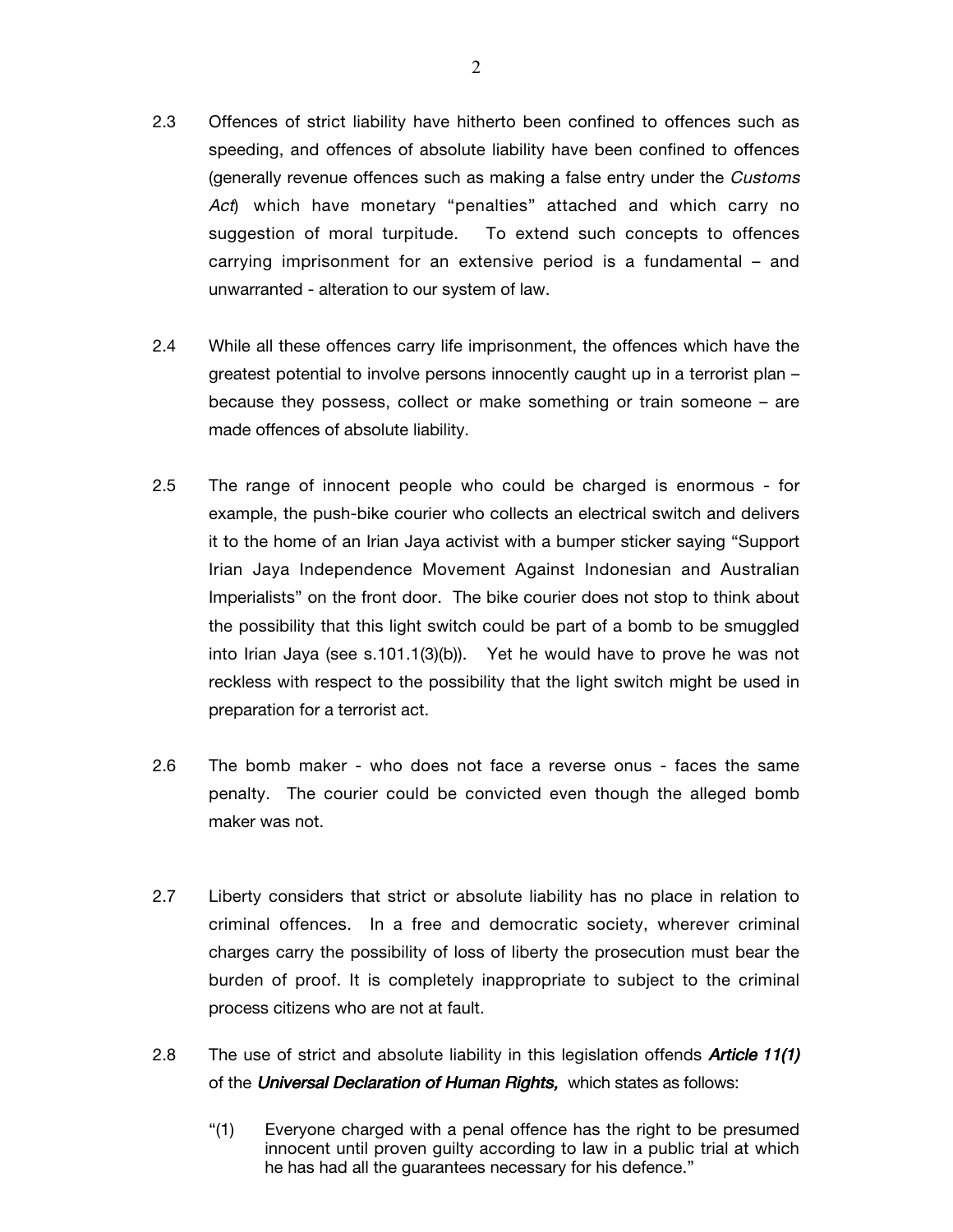2.9 We have previously urged the Committee to reject these offences. In the alternative, the Committee must ensure that the offences are created in accordance with established criminal law principles.

#### 3 Treason

- 3.1 Section 80.1(3) states that a proceeding against treason must not be commenced without the Attorney-General's written consent. This will inevitably politicise the prosecution process. The fact that this procedure is used in other legislation (such as found in s16(1) of the Crimes (Traffic in Narcotic Drugs and Psychotropic Substances) Act 1990 (Cth)) provides no justification for making the same provision in relation to treason.
- 3.2 Section 80.1(2)(b) makes it an offence not to inform the authorities of a possible act of treason. In relation to s80.1(1)(f), the scope for political use or abuse of this provision can be highlighted by reference to Irian Jaya, East Timor, and Bouganville. For example, an Opposition politician trying to negotiate a peaceful outcome with guerrilla independence forces - an outcome which would be implemented upon a change of government would be caught within these provisions. Likewise in Sri Lanka, where the former Opposition (now Government) negotiated directly with the guerrilla Tamils prior to the election. This approach proved successful, with a subsequent cease-fire in place, but the negotiators would have been at risk under a provisions like s.80.1(2)(b).

## 4 Additional comments on the definition of Terrorism and the Proscription of **Organisations**

- 4.1 Writing in the Australian (10/04/02), Professor George Williams, of the Gilbert and Tobin Centre of Public Law, University of NSW, argued that s 102 should be dropped from this legislation. He pointed to the disturbing similarities between this Bill and the Communist Party Dissolution Act passed by Federal Parliament in 1950. Liberty Victoria shares that concern.
- 4.2 As Professor Williams said, the Communist Party bill "gave the Governor-General an unfettered, and unreviewable, power to declare communist organizations to be illegal". Whilst there would be scope for judicial review of decisions under s.102, to empower a member of the Government to ban an organisation on political grounds remains quite unacceptable. It conflicts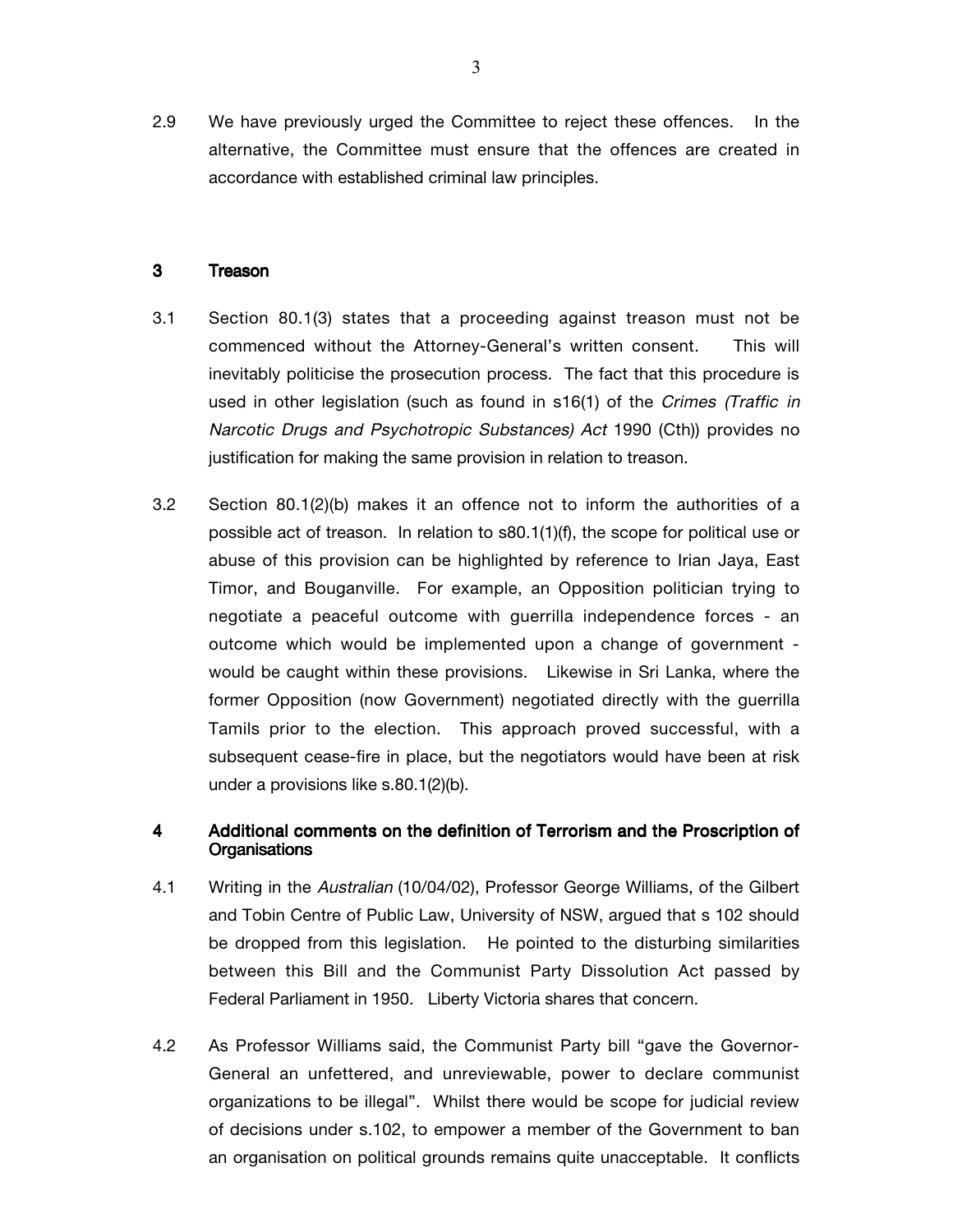with the separation of powers, by conferring an adjudication function on a member of the executive government.

- 4.2 The definition of "terrorism" means that pacifist followers of the Dalai Lama might well be caught within the definition, and might be declared a proscribed organisation. groups. This is simply unacceptable.
- 4.3 This legislation is capable of being used, and indeed is likely to be used, against environmentalists and others who are working towards changing aspects of our society which they believe cause injustice. In recent years there has been a sustained attack on non-violent environmental groups, often labelled as 'eco-terrorist' by sections of the media. In one case in Victoria, a person was placed on a list of suspected terrorists by the Counter-Terrorism Intelligence Group of the Victoria Police, for no reason other than that he had complained to the local health surveyor about the quality of his water supply – in an area subject to logging.
- 4.3 Of deeper concern is the political and social perspective which underpins this legislation. Liberty highlighted some of these concerns in section 1.2 to 1.6 of the first submission. However, further comment is warranted.
- 4.4 In the past few years there appears to have been a concerted effort by the Federal Government and its supporters to undermine essential institutions underlying Australian democracy. Attacks on the High Court and the politicisation of the defence forces are just two examples. We refer also to -
	- the pejorative use of the label 'elitist' to disparage those holding views different from the prevailing political, social or economic orthodoxy;
	- the contemptuous attitude of Ministers towards 'academics' or 'intellectuals';
	- repeated attacks on unions, and the vilification of refugees and Muslims.
- 4.5 These events bear a disturbing resemblance, not just to the period of anticommunist hysteria in Australia in the 1950s but also to the politics that emerged in parts of Europe during the 1920s.

4.6 International human rights institutions have also come under sustained and j tifi da iti i i tituli da iti i i titi i i i i tituli da iti i titi i titi i titi i titi i titi i titi i tit<br>The control of the control of the control of the control of the control of the control of the control of the c